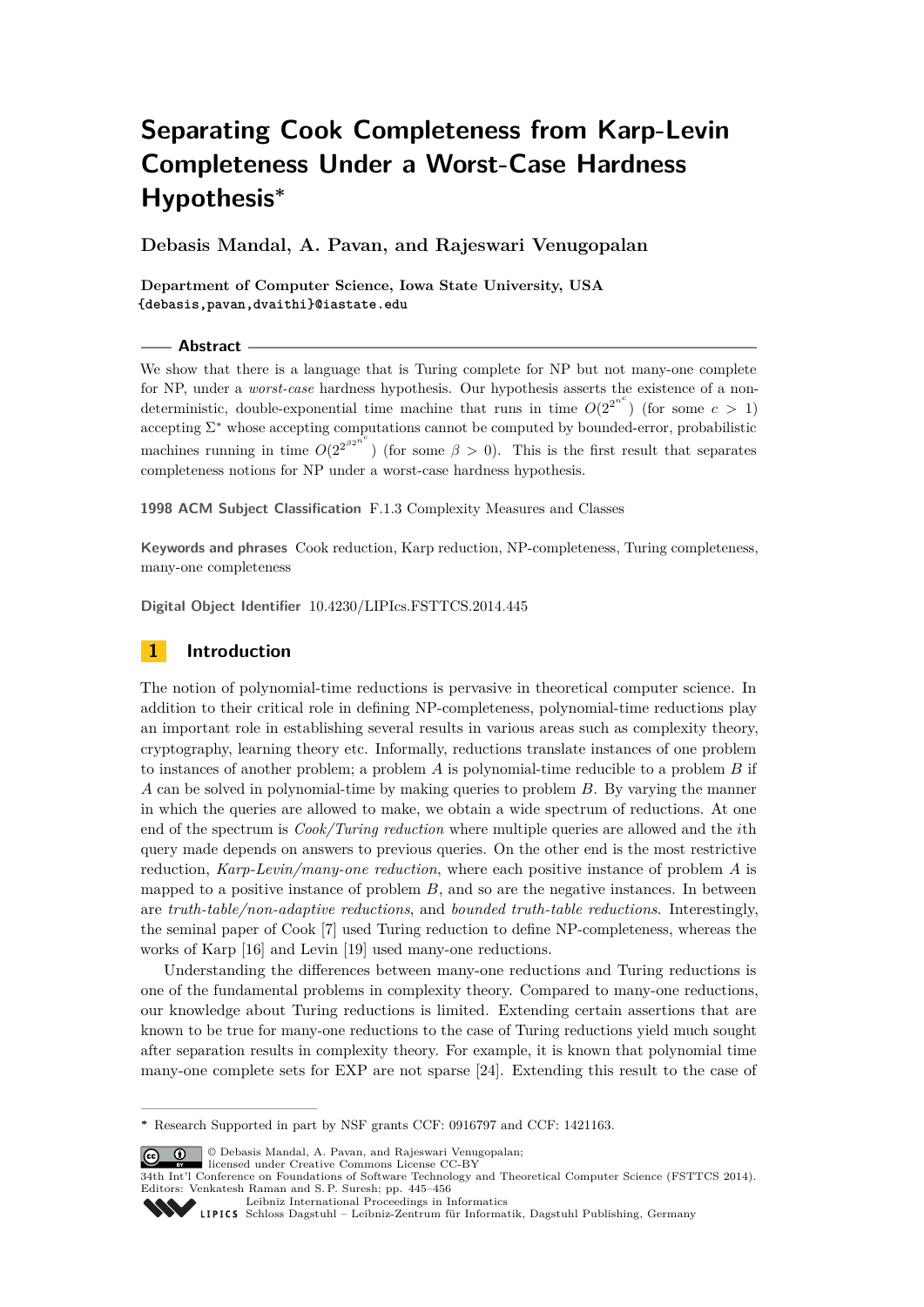Turing reductions implies that EXP does not have polynomial-size circuits. In the context of resource-bounded measure, it is known that "small span theorem" holds for many-one reductions. Establishing a similar result for Turing reductions separates EXP from BPP [\[15\]](#page-11-4). In addition, Turing reductions are crucial to define the Polynomial-time hierarchy.

The differences between various types of polynomial-time reductions have been studied in different contexts. Selman [\[23\]](#page-11-5) showed that if  $NE \cap co-NE$  does not equal E, then there exist languages *A* and *B* in NP such that *A* polynomial-time Turing reduces to *B*, but does not polynomial-time many-one reduce to *B*. Aida *et al.* [\[1\]](#page-10-1) showed a similar result in the average-case world; if P does not equal NP, then there is a distributional problems  $(A, \mu_A)$ and  $(B, \mu_B)$  in DistNP such that  $(A, \mu_A)$  Turing reduces to  $(B, \mu_B)$  but does not many-one reduce to  $(B, \mu_B)$ . The differences between Turing and truth-table reductions have been studied extensively in the context of random self-reductions and coherence [\[4,](#page-10-2) [8,](#page-10-3) [9,](#page-11-6) [11\]](#page-11-7). For example, Feigenbaum *et al.* [\[8\]](#page-10-3) showed that if nondeterministic triple exponential time is not in bounded-error, probabilistic triple exponential time, there exists a function in NP that is Turing random self-reducible, but not truth-table random-self reducible.

In this paper we study the differences between many-one and Turing reductions in the context of completeness. Even though, it is standard to define completeness using many-one reductions, one can also define completeness using Turing reductions. A language *L* is *Turing complete* for a class  $\mathcal C$  if  $L$  is in class  $\mathcal C$  and every language in  $\mathcal C$  Turing reduces to  $L$ . To capture the intuition that if a complete problem for a class  $\mathcal C$  is "easy", then the entire class is easy, Turing reductions are arguably more appropriate to define completeness. However, all known natural languages turn out to be complete under many-one reductions. This raises the following question: For a complexity class  $\mathcal{C}$ , is there a Turing complete language that is not many-one complete? This question was first posed by Ladner, Lynch, and Selman [\[18\]](#page-11-8).

This question has been completely resolved for the complexity classes EXP and NEXP. Works of Ko and Moore [\[17\]](#page-11-9) and Watanabe [\[27\]](#page-11-10) showed that for EXP, almost all completeness notions are mutually different. Similar separation results are obtained for NEXP [\[5\]](#page-10-4). See survey articles  $[6, 14]$  $[6, 14]$  for more details on these results.

For the case of NP, the progress has been very slow. The first result that achieves a separation between Turing and many-one completeness in NP, under a reasonable hypothesis, is due to Lutz and Mayordomo [\[20\]](#page-11-12). They showed that if NP does not have P-measure 0 (known as *measure hypothesis*), then Turing completeness for NP is different from many-one completeness. Ambos-Spies and Bentzien [\[2\]](#page-10-6) achieved a finer separation under a weaker hypothesis known as *genericity hypothesis*. Subsequently, Turing and many-one completeness notions are shown to be different under even weaker hypotheses known as NP *machine hypothesis*, *bi-immunity hypothesis*, and *partial bi-immunity hypothesis* [\[13,](#page-11-13) [21,](#page-11-14) [22\]](#page-11-15).

All of the above mentioned hypotheses are known as *almost everywhere hardness hypotheses*. Informally, these hypotheses assert that there exists a language in NP such that every algorithm that decides *L* must take more than subexponential time on *all but finitely many inputs*. Even though we believe that NP is subexponentially hard, we do not have any candidate languages in NP that are almost everywhere hard. All natural problems have an infinite set of instances that can be decided in polynomial time. Thus these hypotheses are considered "strong hypotheses". It has been open whether a separation can be achieved using a *worst-case hardness* hypothesis (such as  $P \neq NP$ , or  $NE \neq E$ ). The only partial result in this direction is due to Gu, Hitchcock, and Pavan [\[10\]](#page-11-16) who showed that if there exist one-way permutations and there exists a language in NEEE ∩ co-NEEE that can not be solved in deterministic triple exponential time with logarithmic advice, then Turing completeness for NP differs from many-one completeness. Even though the latter hypothesis is a worst-case hardness hypothesis, the former is a average-case hardness hypothesis.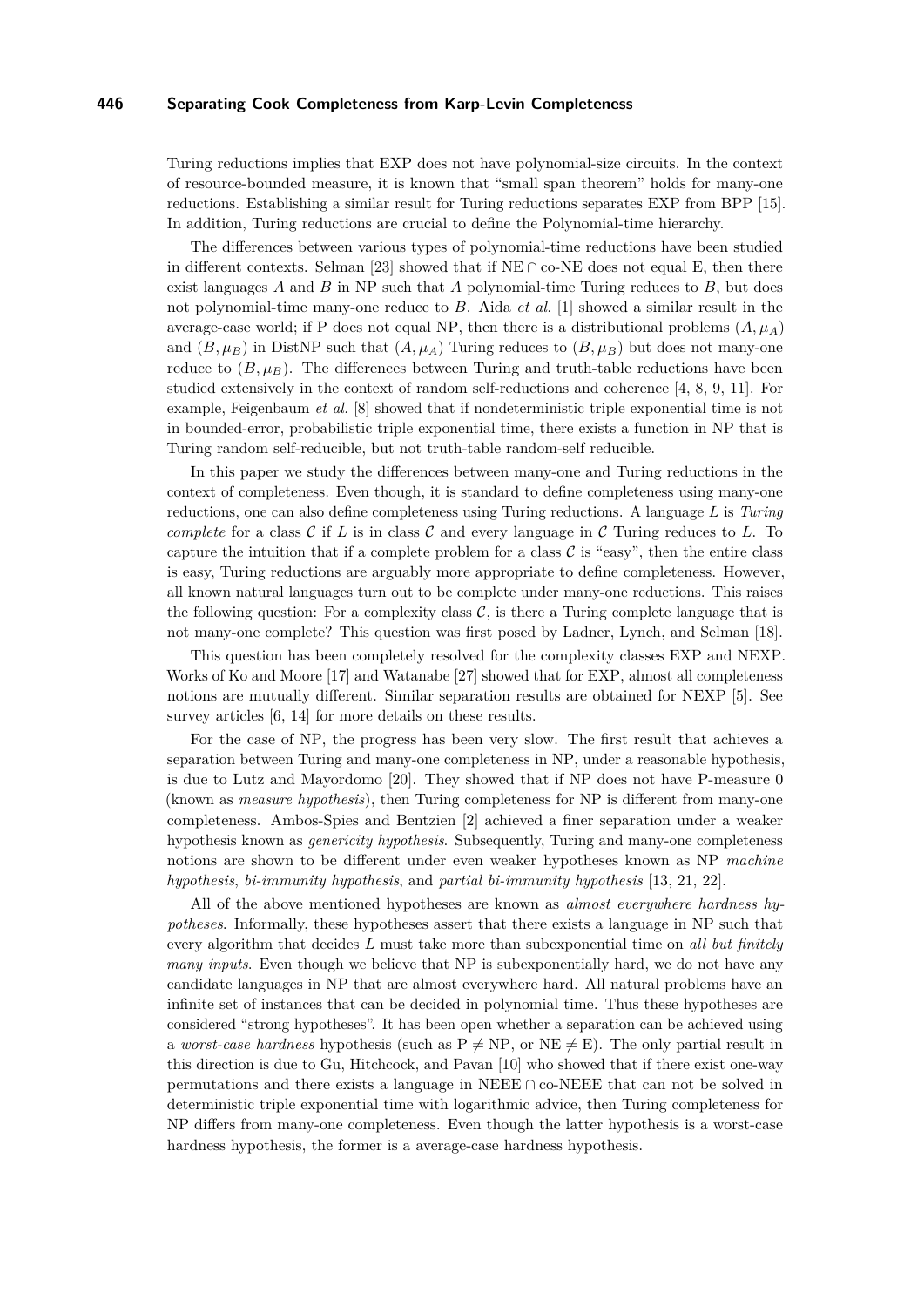In this paper, we separate Turing completeness for NP from many-one completeness using a worst-case hardness hypothesis. This is the first result of this nature. Below is an informal statement of our result. Please see Section 3 for a more formal statement.

I **Main Theorem.** *Suppose there exist an* NEEXP *machine N accepting* Σ <sup>∗</sup> *and running in time*  $t(n)$  *and a positive constant*  $\delta < 1$  *such that no zero-error, probabilistic machine*  $Z$ *running in time*  $2^{t(n)^{\delta}}$  *can compute accepting computation of N with non-trivial probability.* 

*Then there is a Turing complete language for* NP *that is not truth-table complete for* NP*. Here we require that*  $t(n)$  *is*  $2^{2^{n^c}}$  *for some constant*  $c > 1$ *.* 

The rest of the paper is organized as follows. Section 2 is the preliminaries section. In Section 3, we formally state our worst-case hardness hypothesis, and provide a proof of the separation theorem. Section 4 relates the hypothesis used in this paper to a few other hypotheses studied in the context of separating completeness notions.

# **2 Preliminaries**

We use standard notions and definitions in complexity theory [\[3\]](#page-10-7). All languages are defined over the the binary alphabet  $\Sigma = \{0, 1\}$ ,  $\Sigma<sup>n</sup>$  denotes the set of all binary strings of length *n*. We use  $|x|$  to denote the length of a string *x*. Non-deterministic double-exponential time is defined by NEEXP =  $\bigcup_{c>1}$  NTIME(2<sup>2n<sup>c</sup></sup>) and co-NEEXP is its complement class. We say that a non-deterministic machine is a NEEXP machine, if its runtime is bounded by  $2^{2^{n^c}}$  for some  $c > 1$ . A language *L* is in ZPTIME $(t(n))$ , if there is a probabilistic machine *Z* running in time  $O(t(n))$  such that for every *x*,  $Pr[Z(x) = L(x)]$  is at least 1/4, and the probability that *Z* outputs an incorrect answer is zero. The machine *Z* may output ⊥ with probability at most 3*/*4.

 $\triangleright$  **Definition 1.** Suppose *N* is a non-deterministic machine accepting a language *S*. We say that a *t*(*n*)*-time bounded, zero-error, probabilistic machine computes accepting computations of N* if there exists a probabilistic machine *Z* such that

- For every  $x \in S$ , for every choice of random bits, the machine *Z* on input *x* either outputs a string from  $\Sigma^*$  or outputs the special symbol  $\bot$ .
- for every  $x \in S$ ,  $Pr[Z(x)]$  is an accepting computation of  $N(x) > 1/4$ , and  $\blacksquare$
- for every  $x \in S$ ,  $Pr[Z(x) \neq \bot$  and is not an accepting computation of  $N(x) = 0$ .  $\blacksquare$

Our proof uses the notion of P-selective sets introduced by Selman [\[23\]](#page-11-5).

**► Definition 2.** A set  $S \subseteq \Sigma^*$  is P-selective if there is a polynomial time computable function  $f: \Sigma^* \times \Sigma^* \to \Sigma^*$  such that for all strings  $x, y \in \Sigma^*$ , (1)  $f(x, y) \in \{x, y\}$ , and (2) if either of  $x$  and  $y$  is in *S*, then  $f(x, y)$  is in *S*. The function f is called the P*-selector* of *S*.

The well-known example of P-selective sets are the *left-cut* sets  $L(r) = \{x \mid x < r\}$ , where *r* is an infinite binary sequence, and  $\lt$  is the dictionary order with  $0 \lt 1$ . The following lemma is due to Toda [\[25\]](#page-11-17).

I **Lemma 3.** *For every* P*-selective set L, there is a polynomial time algorithm that given any finite set of strings Q as input, outputs a sequence*  $x_1, \dots, x_m$  *such that*  $\{x_1, \dots, x_m\} = Q$ *, such that for some integer*  $p, 0 \leq p \leq m, Q \cap L = \{x_i \mid i \leq p\}$  *and*  $Q \cap \overline{L} = \{x_i \mid i > p\}$ *.* 

Consider two languages *A* and *B*. *A* is *polynomial time Turing reducible* to *B*, denoted by  $A \leq_T^P B$ , if there is a polynomial time oracle Turing machine *M* such that  $A = L(M^B)$ . Note that *M* can make at most polynomially many queries to *B* and they can be *adaptive*.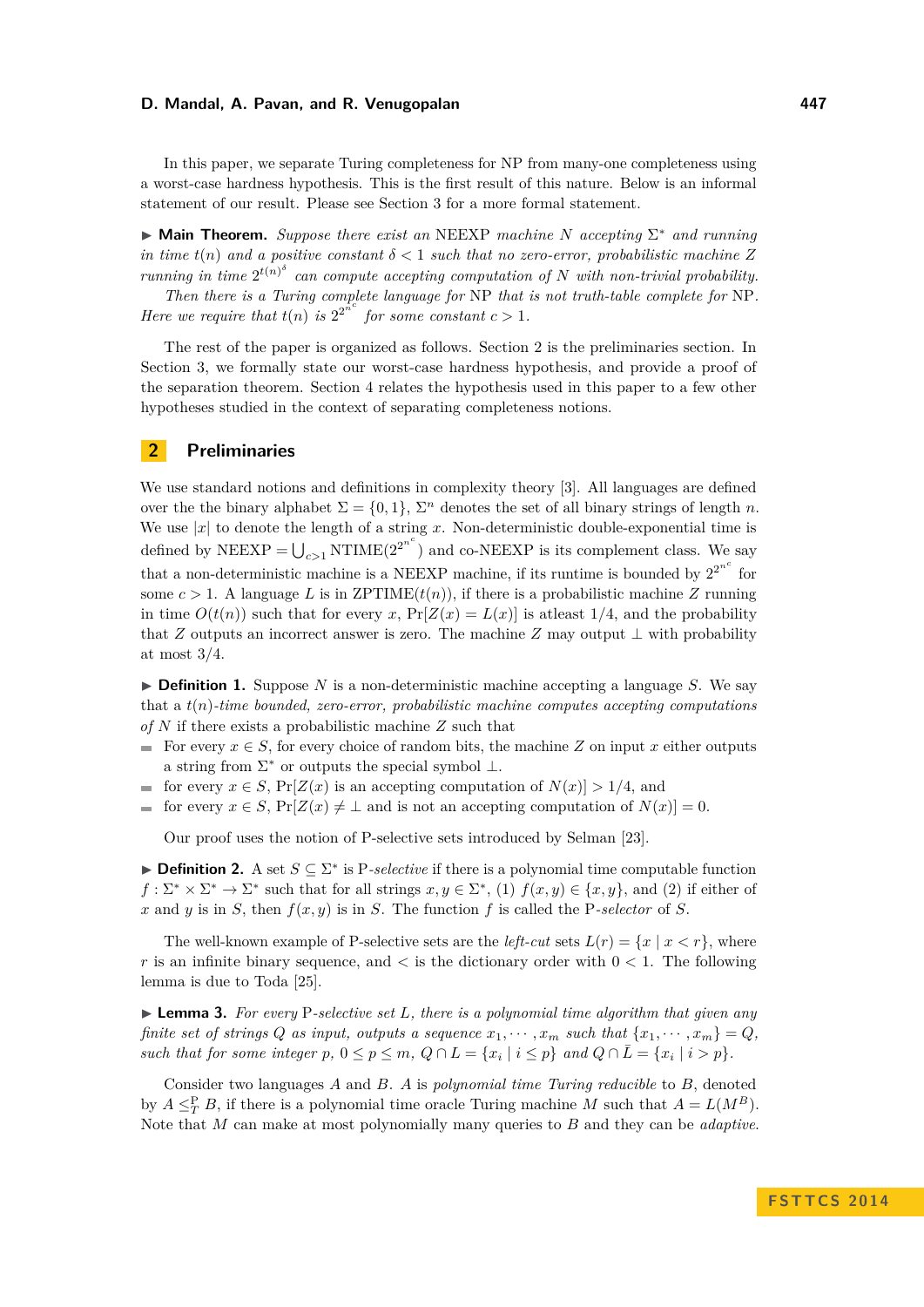The language *A* is *polynomial-time truth-table reducible* to *B*, denoted by  $A \leq_t^P B$ , if there is a pair of polynomial time computable functions  $\langle f, g \rangle$  such that for every  $x \in \Sigma^*$ , (1)  $f(x)$  is query set  $Q = \{q_1, q_2, \dots, q_k\}$  and (2)  $x \in A \iff g(x, B(q_1), B(q_2), \dots, B(q_k)) = 1$ . We call *f* the *query generator* and *g* the *truth-table evaluator*. Given a polynomial time reducibility  $\leq_r^P$ , a set *B* is  $\leq_r^P$ -*complete* for NP if *B* is in NP and for every set  $A \in \text{NP}$ , *A* is  $\leq_r^P$  reducible to *B*. Note that we only consider polynomial time reductions to define NP-completeness in this paper.

**Notation.** Let  $\tau : \mathbb{N} \to \mathbb{N}$  be a function defined as  $\tau(n) = 2^{2^n}$ . The functions of the form  $2^{2^{f(n)}}$ , that are used in many places throughout this paper, are not visually appealing; from now we represent such functions as  $\tau(f(n))$ . Then  $\tau(\delta f(n))$  represents  $2^{2^{\delta f(n)}}$ . We use  $\tau^{\epsilon}(n)$ to denote  $(\tau(n))^{\epsilon}$ . Further,  $\log^c n$  represents  $(\log n)^c$ .

# **3 Separation Theorem**

In this section we prove the main result of this paper. First, we formally state our hypothesis.

**Hypothesis W.** There exist a positive constant  $\delta < 1$  and an NEEXP machine  $N_1$  accepting  $\Sigma^*$  that runs in time  $t(n)$  such that no  $2^{t(n)^{\delta}}$ -time bounded, zero-error, probabilistic machine *can compute the accepting computations of*  $N_1$ *. Here*  $t(n) = 2^{2^{n^c}}$  *for some constant*  $c > 1$ *.* 

▶ **Theorem 4.** If Hypothesis W holds, then there is a Turing complete language for NP that *is not truth-table complete for* NP*.*

Before we provide a formal proof, we first describe proof outline. Our proof proceeds in four steps. Note that Hypothesis *W* is a "worst-case hardness hypothesis". This means that for every probabilistic,  $2^{t(n)^{\delta}}$ -time bounded, machine  $Z_1$  there exists *infinitely many* inputs *x* such that the probability that  $Z_1(x)$  computes an accepting computation of  $N_1(x)$  is very small. This is equivalent to the following: there exist *infinitely many* input lengths *n* for which there exists *at least one string x* of length *n* so that the probability that  $Z_1(x)$  is an accepting computation of  $N_1(x)$  is very small. In the first step (Section [3.1\)](#page-4-0), we amplify the hardness of *N*<sup>1</sup> and obtain an NEEXP machine *N*<sup>2</sup> with the following property: For every  $2^{t(n)^{\delta}}$ -time bounded, probabilistic machine  $Z_2$ , there exist *infinitely many input lengths n* at which *for every string x of length n* the probability that  $Z_2(x)$  is an accepting computation of  $N_2(x)$  is small.

In the second step (Section [3.2\)](#page-5-0), we first define a padding function  $pad : \Sigma^* \to \mathbb{N}$ . Via standard padding arguments we obtain an NP-machine  $N$  running in time  $p(n)$  that accepts a tally set  $T = \{0^{pad(x)} \mid x \in \Sigma^*\}$ . For  $\ell \geq 0$ , let  $T_{\ell} = \{0^{pad(x)} \mid x \in \Sigma^{\ell}\}$ . The NP-machine *N* has the following hardness property: For every  $f(n)$ -time bounded, probabilistic machine *Z* (for an appropriate choice of *f*) there exist infinitely many integers  $\ell$  such that *Z* fails to compute accepting computations on *every string* from *T`*.

Using the NP-machine *N*, we define the Turing complete language *L* in step three (Section [3.3\)](#page-5-1). The language L is formed by taking disjoint union of two NP languages  $L_1$  and *L*<sub>2</sub>. The language *L*<sub>1</sub> consists of tuple of the form  $\langle x, a \rangle$  so that  $x \in C$  (for some NP-complete language *C*), and *a* is an accepting computation of  $N(0^n)$  (for some *n* that depends on *x*). In *L*2, we encode accepting computations of *N* using a P-selective set. It follows that *C* can be Turing reduced to *L* by first obtaining an accepting computation of *N* (by making queries to  $L_2$ ) and then by making one query to  $L_1$ . The idea of forming  $L_1$  is borrowed from [\[21\]](#page-11-14), and encoding accepting computations of an NP-machine as a P-selective sets is well known. For example see [\[11\]](#page-11-7).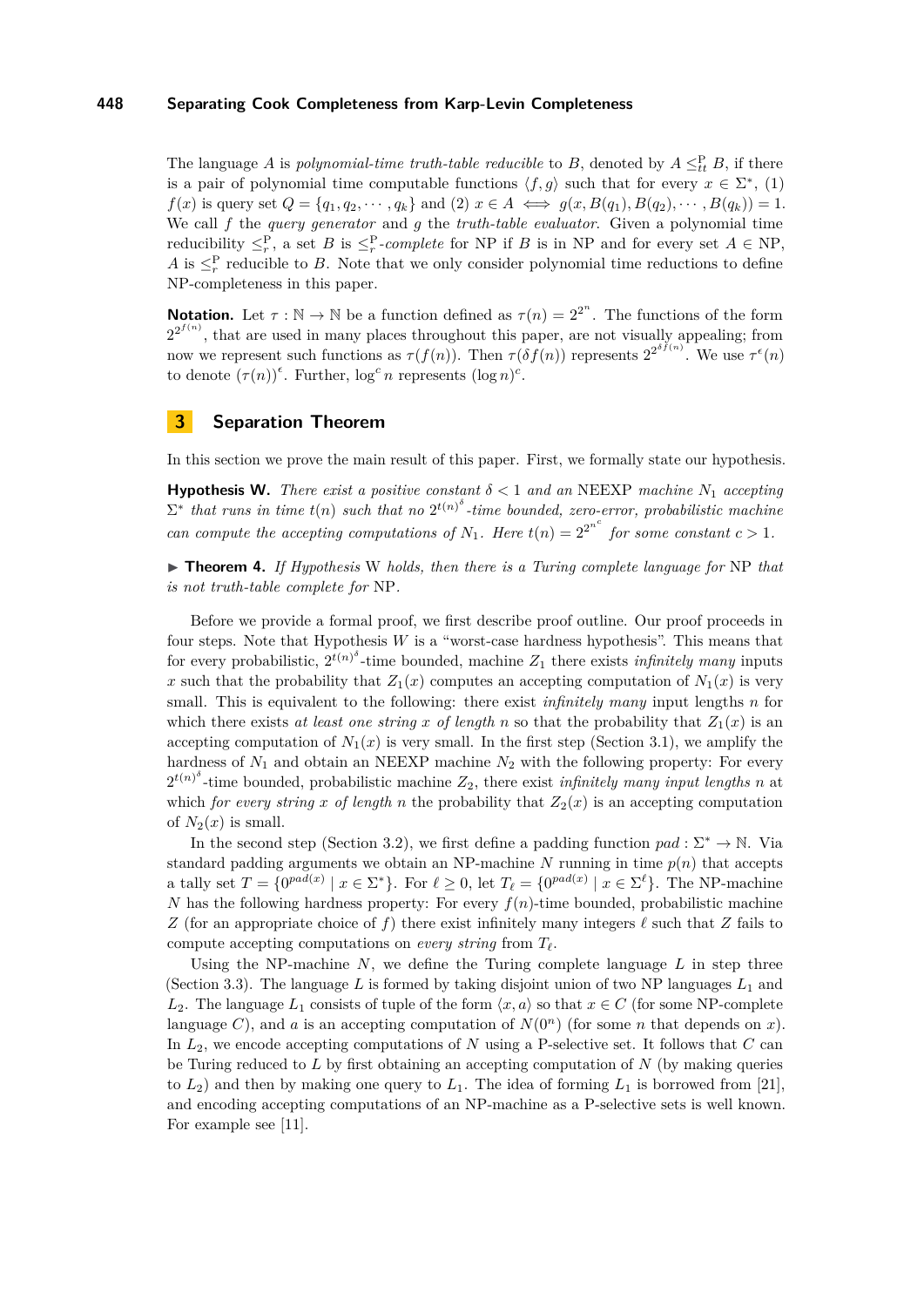Finally, in step four (Section [3.4\)](#page-6-0), we show that if *L* is truth-table complete, then there is a probabilistic machine *Z* such that for every  $\ell$  there exists at least one string in  $T_{\ell}$  so that *Z* computes an accepting computation of *N* on that string with high probability. Using this, we in turn show that there exists a probabilistic machine  $Z_2$  so that for every input length  $\ell$ , there exists at least one string  $x \in \Sigma^{\ell}$  such that  $Z_2(x)$  outputs an accepting computation of the NEEXP machine  $N_2(x)$ . This will be a contradiction. The most technical part of the proof lies in this step.

We now give proof details.

# <span id="page-4-0"></span>**3.1 Hardness Amplification**

The first step amplifies the hardness of the NEEXP machine *N*<sup>1</sup> from the hypothesis to obtain a new NEEXP machine *N*2.

<span id="page-4-1"></span>I **Lemma 5.** *Suppose that the hypothesis* W *holds. Then there exist an* NEEXP *machine*  $N_2$  *accepting*  $\Sigma^*$  *and running in time*  $O(2^n \tau(n^c))$  *and a constant*  $\beta < \delta$  *such that for every probabilistic machine*  $Z_2$  *that runs in time*  $\tau(\beta 2^{n^c})$ *, there exist* infinitely many input lengths  $n > 0$  *such that for* every  $x \in \Sigma^n$ ,

 $Pr[Z_2(x) =$  *an accepting computation of*  $N_2(x) \leq 1/4$ .

**Proof.** Let  $N_1$  be the non-deterministic machine from Hypothesis W whose running time is bounded by  $O(t(n))$ , where  $t(n) = \tau(n^c)$  (for some  $c > 1$ ). Length of every accepting computation of  $N_1(x)$  is bounded by  $O(t(|x|))$ . Consider a machine  $N_2$  that behaves as follows: On an input *x* of length *n*, it runs  $N_1(y)$  on every string *y* of length *n* (in a sequential manner). The running time of  $N_2$  is  $O(2^n \times t(n))$ . Since  $N_1$  accepts  $\Sigma^*$ , the machine  $N_2$ also accepts  $\Sigma^*$ . We claim that  $N_2$  has the required property.

Suppose not. Then there is a probabilistic machine  $Z_2$  that runs in time  $O(\tau(\beta 2^{n^c}))$  (for some  $\beta < \delta$ ) such that for all but finitely many *n*, there exists a string  $y_n \in \Sigma^n$  such that

 $Pr[Z_2(y_n)] =$  an accepting computation of  $N_2(y_n) > 1/4$ .

By the definition of  $N_2$ , the accepting computation of  $N_2(x)$  encodes the accepting computation of  $N_1(y)$  for every *y* whose length is same as the length of *x*. Consider a machine  $Z_1$ that on any input *x* of length *n* behaves as follows:

It runs  $Z_2(y)$  on every *y* of length *n*. It verifies that the output of  $Z_2(y)$  is an accepting computation of  $N_2(y)$ , and if the verification succeeds, then it extracts the accepting computation of  $N_1(x)$  and outputs it. If  $Z_2(y)$  does not output an accepting computation of  $N_2(y)$ , then  $Z_1$  outputs ⊥.

Let x be any input of length *n*. By our assumption, there exists a  $y_n \in \Sigma^n$  such that  $Z_2(y_n)$  outputs an accepting computation of  $N_2(y_n)$  with probability at least 1/4. The above machine clearly runs  $Z_2(y_n)$  on input *x*. Since an accepting computation of  $N_1(x)$ can be retrieved from an accepting computation of  $N_2(y_n)$ , the above machine outputs an accepting computation of  $N_1(x)$ . Thus for all but finitely many *n*, for every  $x \in \Sigma^n$ ,  $Z_1$ outputs an accepting computation of  $N_1(x)$  with probability at least 1/4. The running time of  $Z_1$  is clearly  $O(2^n \times \tau(\beta 2^{n^c}))$ , which is less than  $\tau(\delta 2^{n^c})$  (as  $\beta < \delta$ ). This contradicts Hypothesis W. J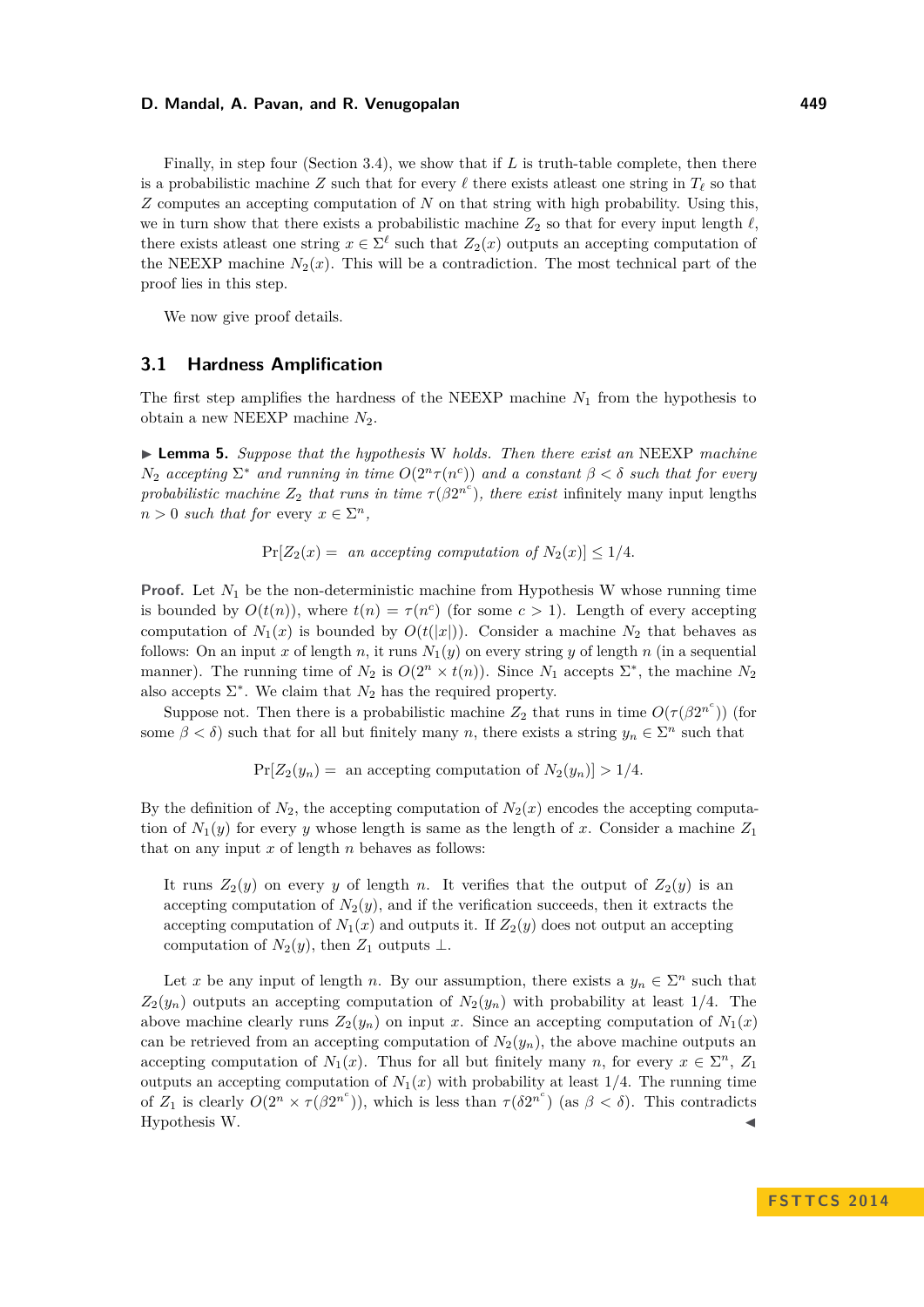# <span id="page-5-0"></span>**3.2 Defining an NP machine**

In this section, we define an NP machine *N* from the above NEEXP machine  $N_2$ . Fix  $\epsilon < \beta$ . Consider the following padding function  $pad: \Sigma^* \to \mathbb{N}$ , defined by

$$
pad(x) = \lfloor \tau^{\epsilon} (\log^c r_x) \rfloor,
$$

where  $r_x$  is the rank of string x in the standard lexicographic order of  $\Sigma^*$ , so that  $2^{\ell} - 1 \leq$  $r_x \leq 2^{\ell+1} - 2$ , for every  $x \in \Sigma^{\ell}$ . Note that *pad* is 1-1 and so  $pad^{-1}(n)$  (if exists) is well defined. To keep the calculation simple, we drop the floors henceforth. Now we define the following tally language based on the padding function:

$$
T = \left\{ 0^{pad(x)} \mid x \in \Sigma^* \right\}.
$$

Our NP machine *N* that accepts a tally language behaves as follows:

On input  $0^m$ , it computes  $x = pad^{-1}(m)$ . Upon finding such *x*, it runs  $N_2(x)$ . If no such *x* is found, then *N* rejects.

Note that  $|x| < (\log \log m^{2/\epsilon})^{1/c}$ . So running time of *N* is bounded by  $m^{3/\epsilon}$ . Thus *N* is an NP machine. Note that *N* accepts the tally language *T*.

# <span id="page-5-1"></span>**3.3 Turing-complete language**

At this point, we are ready to define the language *L* in NP that we prove to be Turing complete, but not truth-table complete for NP.

Let *L<sup>T</sup>* be the range of the padding function *pad*.

$$
L_T = \{ \tau^{\epsilon}(\log^c i) \mid i \in \mathbb{N} \}.
$$

By definition, N accepts only those tally strings whose length is in the set  $L_T$ . We use  $n_i$ to denote  $pad(i)$ . Given a length  $n \in L_T$ , define  $a_n$  to be the lexicographically maximum accepting computation of  $N(0^n)$ . Let *a* be the infinite binary string  $a_{n_1}a_{n_2}a_{n_3}\cdots$  where  $n_i \in L_T$  and  $n_1 < n_2 < n_3 < \cdots$ . Let  $|a_n|$  denotes the length of the accepting computation  $a_n$ . Let SAT' consist of the SAT formulas with lengths only in  $L_T$ , *i.e.*,

$$
SAT' = SAT \cap \{x \in \Sigma^* \mid |x| \in L_T\}.
$$

Since there exists a polynomial *p* such that  $n_{i+1} \leq p(n_i)$ , it can be shown via padding that SAT many-one reduces to SAT' and thus SAT' is NP-complete.

We define  $L_1$  and  $L_2$  as follows:

$$
L_1 = \{ \langle \phi, u \rangle \mid |\phi| = n, \ u \text{ is an accepting computation of } N \text{ on } 0^n, \ \phi \in \text{SAT}' \}
$$

and

$$
L_2 = L(a) = \{ z \mid z < a \},
$$

where  $\lt$  is the dictionary order with  $0 \lt 1$ . Then our Turing-complete language L is the disjoint union of *L*<sup>1</sup> and *L*2, *i.e.*,

$$
L = L_1 \cup L_2 = 0L_1 \cup 1L_2.
$$

Note that both  $L_1$  and  $L_2$  are in NP, and so is  $L$ .

 $\blacktriangleright$  **Lemma 6.** *L is*  $\leq_T^P$ -*complete for* NP.

**Proof.** Reduce SAT' to *L*: On input  $\phi$  of length *n*, make adaptive queries to  $L_2$  to find  $a_n$ . Accept  $\phi$  if and only if  $\langle \phi, a_n \rangle \in L_1$ .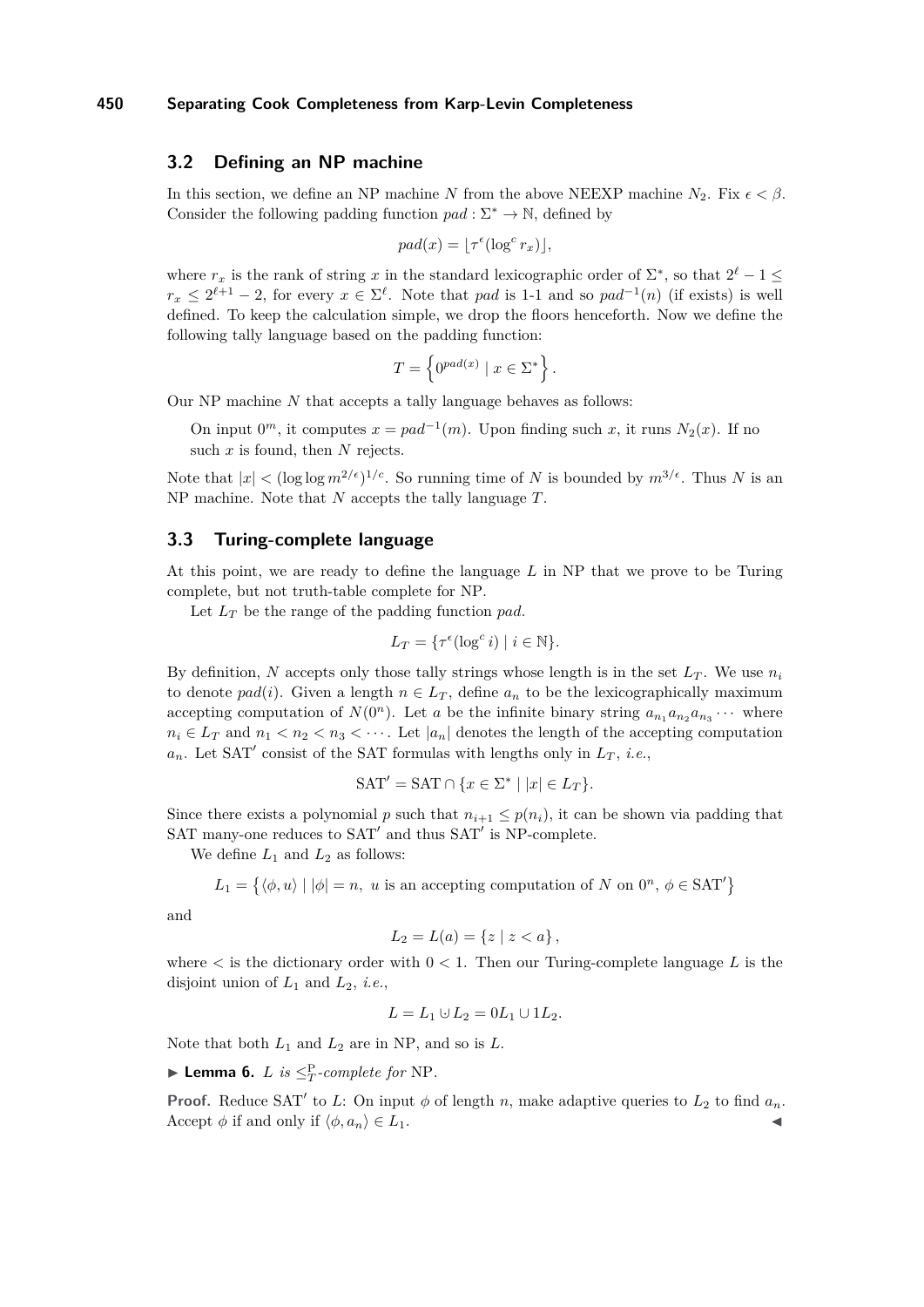# <span id="page-6-0"></span>**3.4 L is not truth-table complete**

In this section, we show that *L* is not truth-table complete for NP. Before we proceed with the proof, we provide the intuition behind the proof. Suppose that *L* is truth-table complete. We achieve a contradiction by exhibiting a procedure to compute accepting computations of NEEXP machine  $N_2$ . Since the NP-machine  $N$  is padded version of  $N_2$ , it suffices to compute the accepting computations of *N*. We partition *T* into sets  $T_1, T_2, \cdots$ , where  $T_{\ell} = \{0^{pad(x)} \mid x \in \Sigma^{\ell}\}\$ . Clearly,  $|T_{\ell}| = 2^{\ell}$  and  $T = \bigcup_{\ell} T_{\ell}$ . Note that an accepting computation of  $N_2(x)$  can be computed by computing an accepting computation of  $N(0^{pad(x)})$ , and if  $|x| = \ell$ , then  $0^{pad(x)} \in T_{\ell}$ .

Recall that  $N_2$  has the following property: For every probabilistic machine  $Z_2$  that attempts to compute its accepting computations, there exist infinitely many input lengths  $\ell$  and  $Z_2$  fails on every string at those lengths. Informally, this translates to the following hardness property of *N*: For every probabilistic machine *Z* that attempts to compute accepting computations of N, there exist infinitely many integers  $\ell$  such that Z fails on every string from  $T_\ell$ . Thus to achieve a contradiction, it suffices to exhibit a probabilistic procedure  $Z$  such that for all but finitely many  $\ell$ ,  $Z$  outputs an accepting computation of  $N(0^n)$  for some  $0^n \in T_\ell$ , with non-negligible probability. We will now (informally) describe how to compute accepting computations of *N*.

For the sake of simplicity, let us first assume that the NP machine *N* has exactly one accepting computation on every input from *T*. The first task is to define a set *S* that encodes the accepting computations of the machine *N*. One way to define *S* as

 $S = \{ \langle 0^n, i \rangle \mid i$ th bit of accepting computation of  $N(0^n)$  is 1}.

Since we assumed that *N* has exactly one accepting computation, deciding *S* is equivalent to computing accepting computations of *N*. Since *S* is in NP, there is a truth-table reduction from *S* to *L*. We make another simplifying assumption that all queries are made to *L*<sup>1</sup> part of *L*. Consider an input  $\langle 0^n, i \rangle$  where  $0^n \in T_\ell$  (for some  $\ell > 0$ ). All the queries produced on this input are of the form  $\langle \phi, u \rangle$ . It is easy to check if *u* is an accepting computation of  $N(0^m)$  for some *m*. If *u* is not an accepting computation, then  $\langle \phi, u \rangle$  does not belong to *L*, and thus it is easy to decide the membership of  $\langle 0^n, i \rangle$  in *S*. Suppose that *u* is an accepting computation of  $N(0^m)$  for some *m*. Then there are two cases. First case is the "short query" case, where *m* is much smaller than *n*. In this case  $\langle \phi, u \rangle$  is in  $L_1$  only when  $|\phi|$  equals *m* and  $\phi \in \text{SAT}'$ . Since  $m \ll n$ , we can decide whether  $\phi \in \text{SAT}'$  using a brute force algorithm in time  $O(2^m)$ , this in turn enables us to decide the membership of  $\langle 0^n, i \rangle$  in *S*. Thus if all the queries are small, we can decide the memberships of  $\langle 0^n, i \rangle$  (for all *i*), and thus can compute accepting computation of  $N(0^n)$ . The second case is the "large query" case: Suppose that for some query, *m* is not much smaller than *n*. In this case, we are in the following scenario: The reduction outputs accepting computation of  $N(0<sup>m</sup>)$  and *m* is somewhat large. In this case, we argue that for an appropriate choice of  $n$ ,  $0<sup>m</sup>$  also lies in  $T_{\ell}$ . This will enable us to design a procedure that outputs accepting computation of some string from  $T_\ell$ . This is the gist of the proof.

The above argument assumed that *N* has exactly one accepting computation, which is not true in general. We get around this problem by applying Valiant-Vazirani lemma [\[26\]](#page-11-18) to isolate one accepting computation. Thus our language *S* will involve the use of isolation lemma. It is also very much possible that the reduction makes queries to  $L_2$  also. Recall that  $L_2$  is a P-selective set and it is known that if an NP-language  $A$  reduces to a P-selective set, then *A* must be "easy" [\[25,](#page-11-17) [23\]](#page-11-5). We use this in combination with the above mentioned approach. A technically involved part is to define the correct notion of "small" and "large"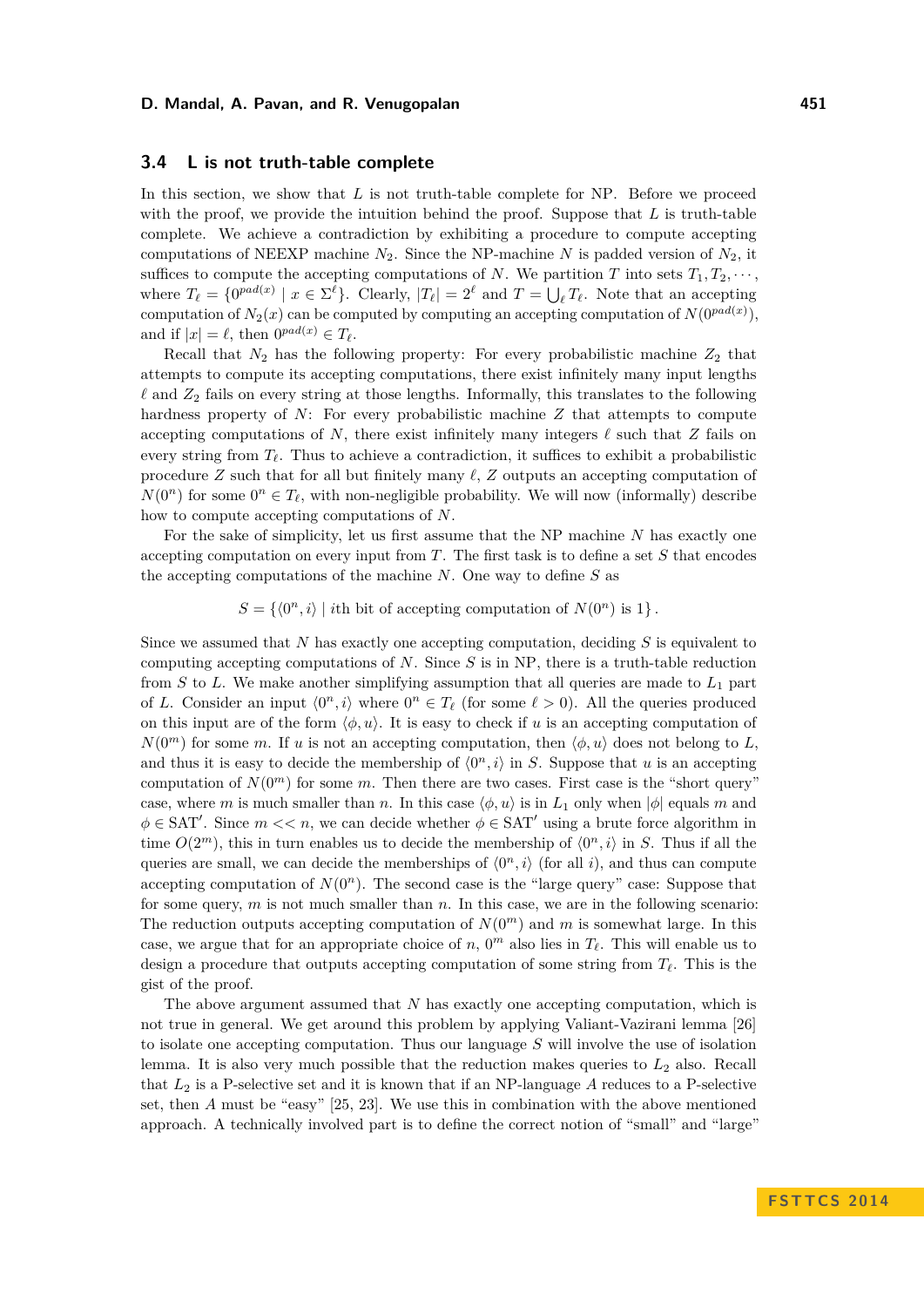queries. There is a fine interplay among the choice of pad function, notion of small query, and the runtime of probabilistic machine that computes the accepting computations of *N*. We now provide a formal proof.

# <span id="page-7-0"></span>► **Lemma 7.** *L is not*  $\leq^{P}_{tt}$ *-complete for* NP.

**Proof.** For the sake of contradiction, assume that *L* is truth-table complete for NP. Consider the following set *S*.

 $S = \{ \langle 0^n, k, r_1, r_2, \ldots, r_k, i \rangle \mid n \in L_T, 1 \leq k \leq |a_n|, r_i \in \Sigma^{|a_n|}, \text{ there is a } u \text{ such that }$ *u* is an accepting computation of  $N(0^n)$ , *i*th bit of  $u = 1$ , and

 $u \cdot r_1 = u \cdot r_2 = \cdots = u \cdot r_k = 0$ 

where  $u \cdot r_i$  denotes the inner product of  $u$  and  $r_i$ , for all  $i$ , over  $GF[2]$ .

It is easy to see that *S* is in NP. Since *L* is  $\leq_{tt}^{\text{P}}$ -complete for NP, *S* is  $\leq_{tt}^{\text{P}}$  reducible to *L* via polynomial time computable functions  $\langle q, h \rangle$ , where *q* is the query generator and *h* is the truth-table evaluator. Since  $g$  is polynomial-time computable, there exists a constant  $b > 0$ such that every query generated by it is of length at most  $n^b$ .

At this point, our goal is to compute an accepting computation of *N*. We start with the following algorithm  $\mathcal A$  that classifies all the queries of the query generator into two sets, "Large Query" and "Small Query".

- **1.** Input  $0^n$ , where  $n = \tau^{\epsilon}(\log^c i)$  for some  $i \in \mathbb{N}$ . Clearly,  $n \in L_T$ .
- **2.** For  $1 \leq j \leq n^2$  repeat the following:
	- Pick  $k^j$  uniformly at random from  $\{1, \dots, |a_n|\}.$
	- Pick each of  $r_1^j, r_2^j, \ldots, r_{k_j}^j$  uniformly at random from  $\Sigma^{|a_n|}$ .
- **3.** Let  $Q^j$  be the set of queries generated by g on inputs  $\langle 0^n, k^j, r_1^j, \dots, r_{k_j}^j, i \rangle$ ,  $1 \le i \le |a_n|$ . Compute  $Q^j$  for  $1 \leq j \leq n^2$  and set  $Q = \bigcup_j Q^j$ . Note that the length of each query is bounded by  $n^b$ .
- **4.** Partition *Q* into two sets *Q*<sup>1</sup> and *Q*<sup>2</sup> such that *Q*<sup>1</sup> is the set of all queries to *L*<sup>1</sup> and *Q*<sup>2</sup> is the set of all queries to *L*2.
- **5.** If  $Q_1$  contains a query  $\langle \phi, u_t \rangle$  for some *t*, where  $u_t$  is an accepting computation of  $N(0^t)$ and

$$
t > \tau^{\epsilon}(((\log \log n^{b/\epsilon})^{1/c} - 1)^{c}),
$$

then print  $u_t$ , output "Large Query", and halt.

**6.** Otherwise, output "Small Query" and halt.

It is clear that the algorithm A runs in time polynomial in *n*.

Before we give our probabilistic algorithm to compute the accepting computations of *N*, we bound the probabilities of certain events of interest. *T* is partitioned into sets  $T_1, T_2, \cdots$ each of cardinality  $2^{\ell}$ , where

$$
T_{\ell} = \left\{ 0^{\tau^{\epsilon}(\log^c r_x)} \mid x \in \Sigma^{\ell} \right\}.
$$

Fix  $\ell > 0$ . For a fixed  $0^n \in T_\ell$  and  $j, 1 \le j \le n^2$ , let  $\mathcal{E}_{n,j}$  denote the following event:

There exists *exactly one u* such that

- $u$  is an accepting computation on  $N(0^n)$ ,
- $u \cdot r_1^j = u \cdot r_2^j = \cdots = u \cdot r_{k_j}^j = 0.$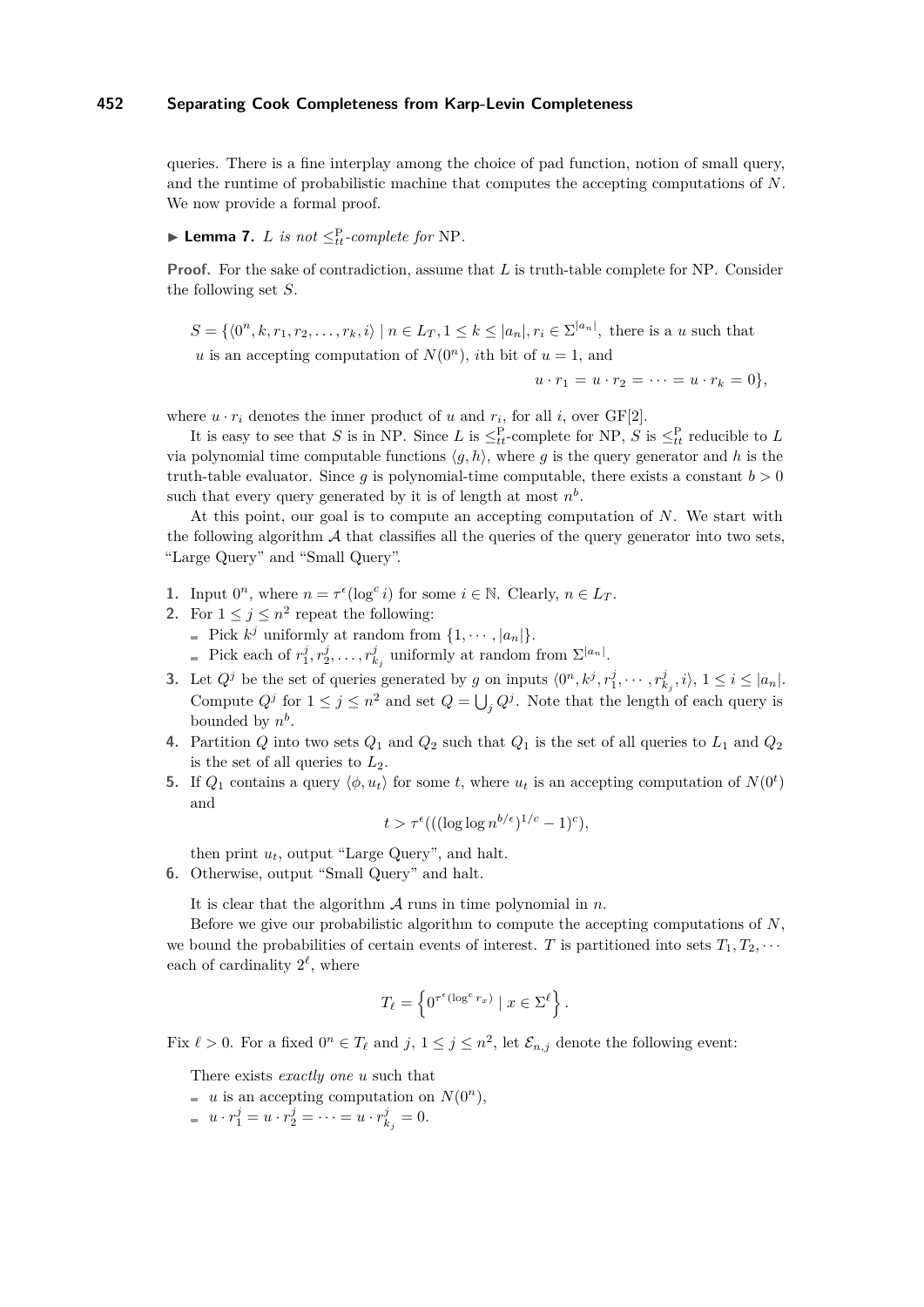By Valiant-Vazirani, we have that  $Pr[\mathcal{E}_{n,j}] \geq \frac{1}{n^2}$ . Let  $\mathcal{E}_n$  denote the event that for some *j*,  $1 ≤ j ≤ n<sup>2</sup>, E<sub>n,j</sub>$  occurs. The probability of  $E<sub>n</sub>$  is at least  $1 - \frac{1}{2n<sup>2</sup>}$ . Finally, let  $\mathcal{E}_{\ell}$  denote the event that for every  $0^n \in T_\ell$ , the event  $\mathcal{E}_n$  occurs. Again, we have that  $\Pr[\mathcal{E}_\ell] \geq 1 - \frac{1}{2^\ell}$ .

Thus for every  $\ell$ , the probability that the event  $\mathcal{E}_{\ell}$  occurs is very high. Fix an  $\ell$ . From now on, we assume that the event  $\mathcal{E}_{\ell}$  has occurred.

Now our goal is to arrive at the machine that computes an accepting computation of at least one string from  $T_\ell$ . For this we will analyze the behavior of the above algorithm on a specific string  $0^{V_{\ell}} \in T_{\ell}$ , where

$$
V_{\ell} = \tau^{\epsilon/b} (\log^c(2^{\ell+1} - 2)).
$$

We stress that this *unique* string  $0^{V_\ell}$  depends only on the length  $\ell$ . When we run algorithm  $\mathcal A$  on  $0^{V_{\ell}}$ , either it outputs "Large Query" on it, or it outputs "Small Query".

<span id="page-8-0"></span>▶ Lemma 8 (Key Lemma). One of the following holds.

- **1.** If A outputs "Small Query" on  $0^{V_{\ell}}$ , then there is an algorithm  $\mathcal{B}_1$  that on input  $0^{V_{\ell}}$ *runs in time polynomial in*  $\tau(\epsilon 2^{((\log \log V_{\ell}^{b/\epsilon})^{1/c}-1)^{c}})$ *, and correctly outputs an accepting computation of*  $N(0^{V_{\ell}})$ *.*
- **2.** If A outputs "Large Query" on  $0^{V_{\ell}}$ , there exist an algorithm  $\mathcal{B}_2$  such that for every string *in*  $T_{\ell}$  *it runs in time polynomial in*  $V_{\ell}$ *, and there exists a*  $0^t \in T_{\ell}$  *for which*  $\mathcal{B}_2(0^t)$  *outputs an accepting computation of*  $N(0<sup>t</sup>)$ *.*

Due to the lack of space, we defer the proof of this lemma to the full version of the paper. Now we complete the proof of main theorem by describing a probabilistic machine that computes accepting computation of the NEEXP machine *N*2.

# **Computing accepting computations of** *N***<sup>2</sup>**

Remember that we defined our NEEXP machine  $N_2$  in Lemma [5.](#page-4-1) Now consider the probabilistic machine  $Z_2$  that does the following on input  $x \in \Sigma^{\ell}$ :

- **1.** Compute  $V_\ell$ . Run  $\mathcal A$  on  $0^{V_\ell}$ .
- 2. If  $\mathcal{A}(0^{V_{\ell}})$  outputs "Small Query",
	- Verify if  $x = pad^{-1}(V_\ell)$ . If it is, then run  $\mathcal{B}_1$  on  $0^{V_\ell}$  and if it outputs an accepting computation of  $N(0^{V_{\ell}})$ , then output that accepting computation. This is also the accepting computation of  $N_2(x)$ .
- **3.** If  $A(0^{V_{\ell}})$  outputs "Large Query", do the following:
	- For every string  $0^i$  in  $T_\ell$ , run the algorithm  $\mathcal{B}_2$  on it. If it outputs the accepting computation of  $N(0^t)$  for some  $0^t$ , then verify if  $x = pad^{-1}(0^t)$ . If it is, then output that accepting computation. This is also the accepting computation of  $N_2(x)$ .

We analyze the behavior of  $Z_2$  under the assumption that the event  $\mathcal{E}_{\ell}$  happens. Recall that this happens with very high probability. If  $\mathcal{A}(0^{V_{\ell}})$  outputs "Small Query", then by part (1) of Lemma [8,](#page-8-0)  $\mathcal{B}_1$  outputs an accepting computation of  $N(0^{V_\ell})$ . Note that every accepting computation of  $N(0^{V_{\ell}})$  is an accepting computation of  $N_2(pad^{-1}(V_{\ell}))$ . Since  $pad^{-1}(V_{\ell})$  is of length  $\ell$ , there exists a string  $x \in \Sigma^{\ell}$ , on which  $Z_2$  outputs an accepting computation of  $N_2(x)$ . Now consider the case where  $\mathcal{A}(0^{V_\ell})$  outputs "Large Query", then by part (2) of Lemma [8,](#page-8-0) there exists a  $0^t \in T_\ell$  such that  $\mathcal{B}_2(0^t)$  outputs an accepting computation of  $N(0^t)$ . Thus  $Z_2$  will find that  $0^t$  through iteration. Similarly,  $pad^{-1}(0^t) \in T_\ell$  is of length  $\ell$ , thus there exists a *x* in  $\Sigma^{\ell}$  on which  $Z_2$  outputs an accepting computation of  $N_2(x)$ . Thus  $Z_2$ always outputs an accepting computation of at east one string  $x$  from  $\Sigma^{\ell}$ .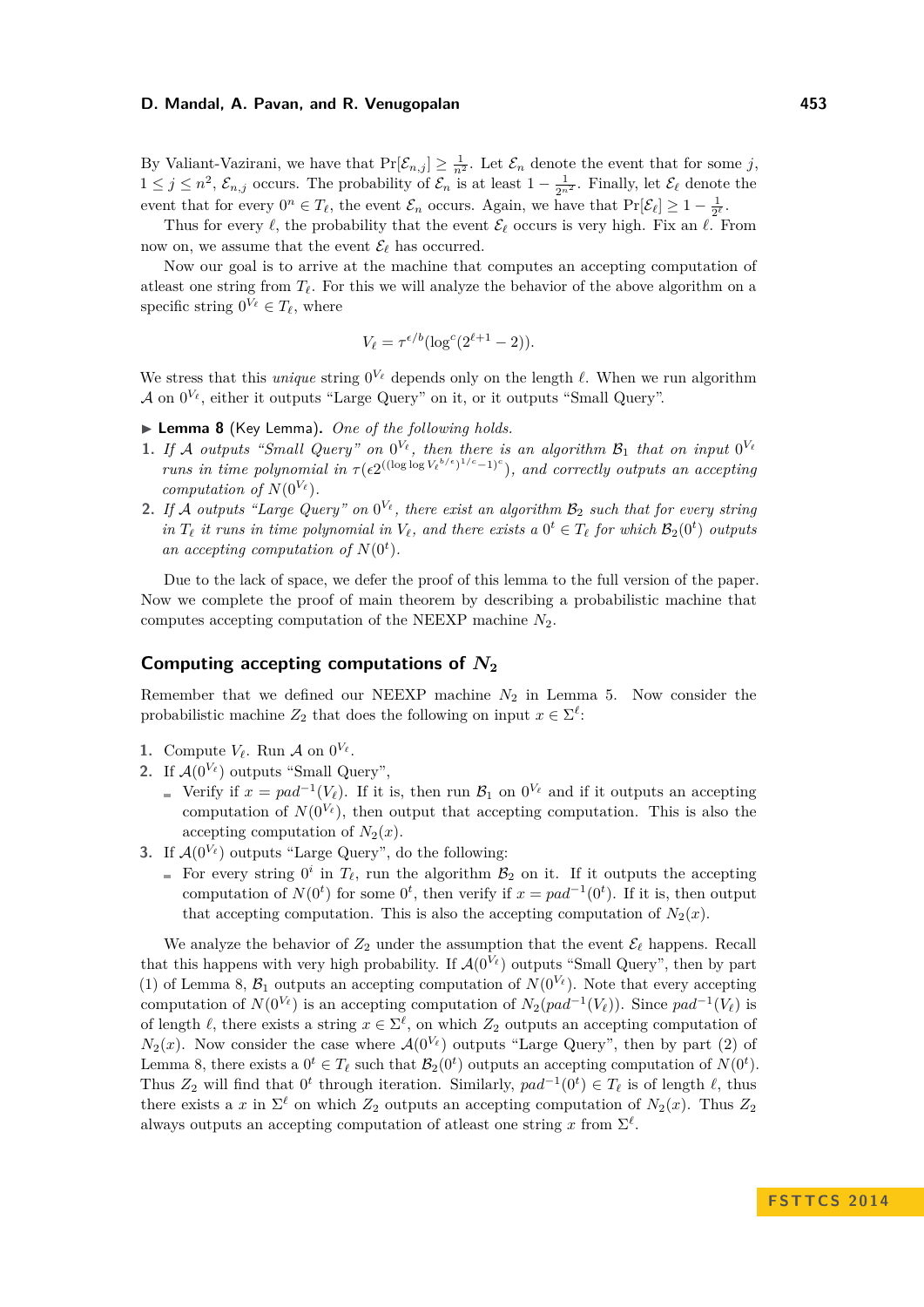We will now bound the runtime of  $Z_2$ . This is bounded by runtime of  $A(0^{V_\ell})$ , plus the runtime of  $\mathcal{B}_1(0^{V_\ell})$ , and the time taken in step 3 of the above algorithm. By part (1) of Lemma [8,](#page-8-0) the runtime of  $\mathcal{B}_1(0^{V_\ell})$  is  $\tau^d(\epsilon 2^{((\log \log V_\ell^{b/\epsilon})^{1/c}-1)^c})$  for some constant  $d > 0$ , which is bounded by

$$
\tau^d(\epsilon 2^{((\log\log V_\ell^{b/\epsilon})^{1/c}-1)^c})=\tau^d(\epsilon 2^{((\log^c(2^{\ell+1}-2)^{1/c}-1)^c})=\tau^d(\epsilon 2^{((\log(2^\ell-1))^c})<\tau^d(\epsilon 2^{\ell^c}).
$$

Let *p* be a constant such that  $\mathcal{A}(0^{V_{\ell}})$  runs in time  $V_{\ell}^{p}$  and  $\mathcal{B}_{2}(0^{i}), 0^{i} \in T_{\ell}$ , runs in time  $V_{\ell}^{p}$ . Step 3 runs  $\mathcal{B}_2$  on every string from  $T_\ell$ , and there are  $2^\ell$  strings in  $T_\ell$ . Thus the combined runtime of  $\mathcal{A}(0^{V_{\ell}})$  in step 1 and step 3 is bounded by

$$
2^{\ell+1}V_\ell^p = 2^{\ell+1}\tau^{p\epsilon/b}(\log^c(2^{\ell+1}-2)) \leq 2^{\ell+1}\tau^{p\epsilon/b}((\ell+1)^c) \leq \tau^q((\ell+2)^c)
$$

for some constant  $q > p$ . Thus the total running time of  $Z_2$  is bounded by  $\tau(\beta 2^{\ell^c})$ , as  $\beta > \epsilon$ .

Thus for all but finitely many  $\ell$ , the machine  $Z_2$  computes an accepting computation of  $N_2(x)$  for at least one string x from  $\Sigma^{\ell}$  with non-trivial probability. This contradicts the hardness of NEEXP machine  $N_2$  in Lemma [5.](#page-4-1) This completes the proof of Lemma [7.](#page-7-0)

This also completes the proof the main theorem.

# **4 Power of the hypothesis**

In this section, we show some results that explain the power of Hypothesis W and also compare it to some of the previously studied hypotheses that are used to separate NP-completeness notions. All proofs in this section appear in the full version of the paper.

Even though Hypothesis W talks about the difficulty of computing accepting computations of NEEXP machines, our first result states that it can be related to the hardness of the complexity class NEEXP ∩ co-NEEXP.

**Hypothesis 2.** There exist constants  $c > 1$  and  $0 < \delta < 1$  such that NTIME( $t(n)$ ) ∩ co-NTIME $(t(n)) \nsubseteq \text{ZPTIME}(2^{t(n)^{\delta}})$ , for  $t(n) = 2^{2^{n^c}}$ .

Now we show that our hypothesis follows from this worst-case separation hypothesis.

I **Proposition 1.** *Hypothesis 2 implies Hypothesis W.*

Pavan and Selman [\[21\]](#page-11-14) showed that the NP-completeness notions differ under the following hypothesis.

Hypothesis 3 (NP-machine Hypothesis). There exist an NP machine *N* accepting 0<sup>\*</sup> and  $\beta > 0$  for every  $2^{n^{\beta}}$ -time bounded deterministic algorithm *M*,  $M(0^n)$  does not output an accepting computation of  $N(0^n)$  *for all but finitely many n*.

Note that the hypothesis requires that every machine that attempts to compute accepting computations of *N* must fail on *all but finitely many inputs*. This type of hardness hypothesis is called "almost everywhere hardness hypothesis". In contrast, Hypothesis W requires that every machine that attempts to compute accepting computations of the NEEXP machine must fail on only *infinitely many strings*.

Ideally, we would like to show that NP-machine hypothesis implies Hypothesis W. However, NP-machine hypothesis concerns with hardness against deterministic algorithms, whereas Hypothesis W concerns with hardness against probabilistic algorithms. If we assume well-accepted derandomization hypotheses, we can show Hypothesis W is weaker than the NP-machine hypothesis.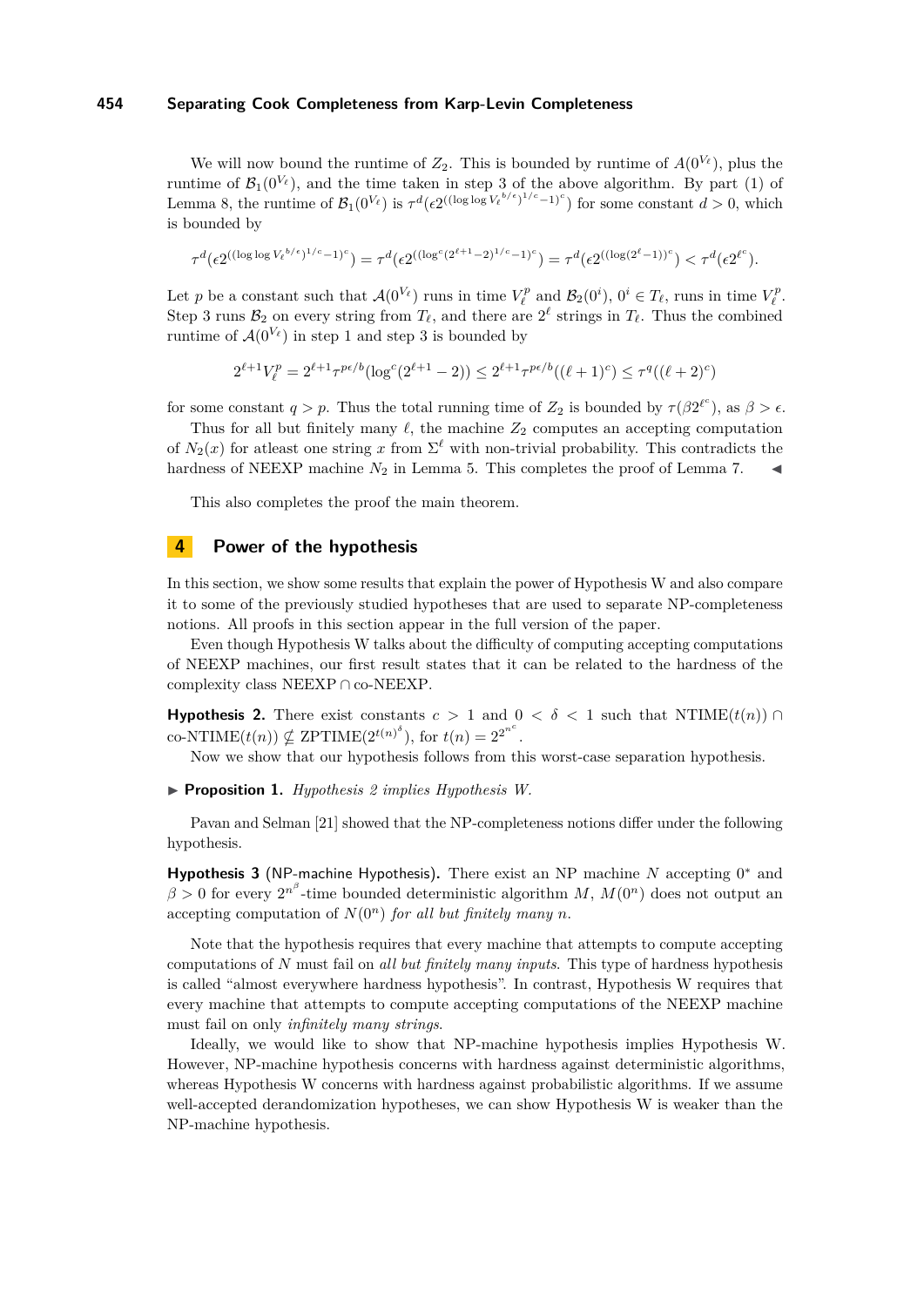**Proposition 2.** Suppose that  $\text{ZPP} = \text{P}$ . If NP-machine hypothesis holds, then Hypothesis W *holds.*

Lutz and Mayordomo [\[20\]](#page-11-12) achieved the separation of NP-completeness notions under the *Measure Hypothesis*. Hitchcock and Pavan [\[12\]](#page-11-19) showed that *Measure hypothesis* implies the above NP-machine hypothesis. Thus we have the following.

**Proposition 3.** Suppose that  $\text{ZPP} = \text{P}$ . Measure hypothesis implies Hypothesis W.

Pavan and Selman [\[22\]](#page-11-15) showed that if NP-contains  $2^{n^e}$ -bi-immune sets, then completeness in NP differ. Informally, the hypothesis means the following: There is a language *L* in NP such that every  $2^{n^e}$ -time bounded algorithm that attempts to decide  $L$  must fail on *all but finitely many strings*. Thus this hypothesis concerns with almost-everywhere hardness, whereas Hypothesis W concerns with worst-case hardness. We are not able to show that the bi-immunity hypothesis implies Hypothesis W (even under the assumption  $\text{ZPP} = \text{P}$ ). However, we note that if  $NP \cap co-NP$  has bi-immune sets, then Hypothesis W follows. Pavan and Selman [\[21\]](#page-11-14) showed that if NP ∩ co-NP has a DTIME $(2^{n^{\epsilon}})$ -*bi-immune* set, then NP-machine hypothesis follows.

**► Proposition 4.** Suppose that  $\text{ZPP} = \text{P}$ . If  $\text{NP} \cap \text{co-NP}$  has a  $\text{DTIME}(2^{n^e})$ -bi-immune set, *then Hypothesis W holds.*

# **5 Conclusions**

This paper, for the first time, shows that Turing completeness for NP can be separated from many-one completeness under a worst-case hardness hypothesis. Our hypothesis concerns with hardness of nondeterministic, double exponential time. An obvious question is to further weaken the hypothesis. Can we achieve the separation under the assumption that there exists a language in NE that can not be solved in deterministic/probabilistic time  $O(2^{\delta 2^n})$ ?

#### **References**

- <span id="page-10-1"></span>**1** S. Aida, R. Schuler, T. Tsukiji, and O. Watanabe. On the difference between polynomialtime many-one and truth-table reducibilities on distributional problems. In *18th International Symposium on Theoretical Aspects of Computer Science*, 2001.
- <span id="page-10-6"></span>**2** K. Ambos-Spies and L. Bentzien. Separating NP-completeness under strong hypotheses. *Journal of Computer and System Sciences*, 61(3):335–361, 2000.
- <span id="page-10-7"></span>**3** S. Arora and B. Barak. *Computational Complexity: A Modern Approach*. Cambridge University Press, 2009.
- <span id="page-10-2"></span>**4** L. Babai and S. Laplante. Stronger separations ofor random-self-reducibility, rounds, and advice. In *14th IEEE Conference on Computational Complexity*, pages 98–104, 1999.
- <span id="page-10-4"></span>**5** H. Buhrman, S. Homer, and L. Torenvliet. Completeness notions for nondeterministic complexity classes. *Mathematical Systems Theory*, 24:179–200, 1991.
- <span id="page-10-5"></span>**6** H. Buhrman and L. Torenvliet. On the structure of complete sets. In *9th IEEE Annual Conference on Structure in Complexity Theory*, pages 118–133, 1994.
- <span id="page-10-0"></span>**7** S. Cook. The complexity of theorem-proving procedures. In *Proceedings of the 3rd ACM Symposium on Theory of Computing*, pages 151–158, 1971.
- <span id="page-10-3"></span>**8** J. Feigenbaum, L. Fortnow, C. Lund, and D. Spielman. The power of adaptiveness and additional queries in random-self-reductions. In *Proc. 7th Annual Conference on Structure in Complexity Theory*, pages 338–346, 1992.